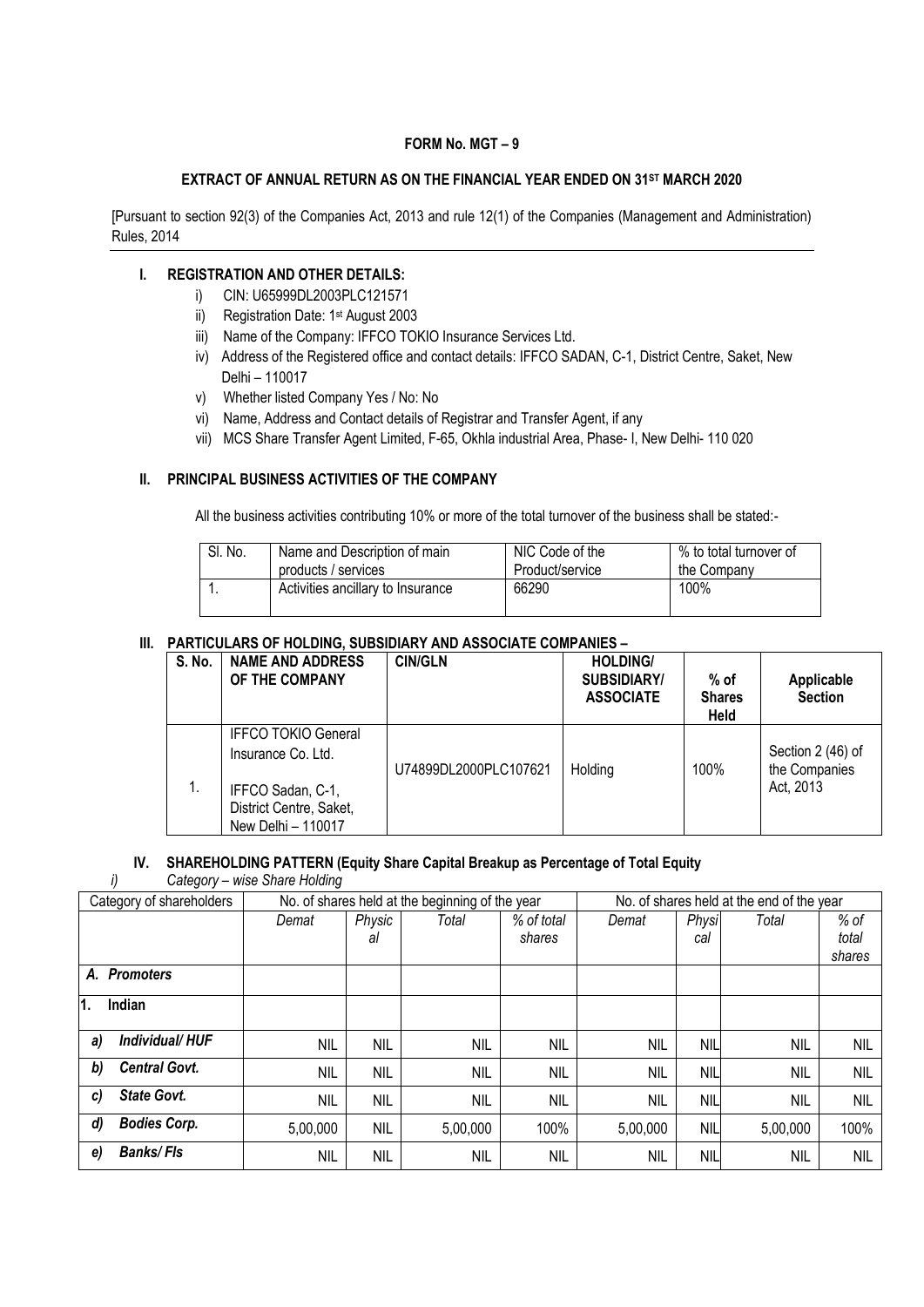| f<br><b>Other</b><br>Any<br>(Cooperative<br><b>Society</b><br>&<br>its<br>nominees) | <b>NIL</b> | <b>NIL</b> | <b>NIL</b> | <b>NIL</b> | <b>NIL</b> | <b>NIL</b> | <b>NIL</b> | <b>NIL</b> |
|-------------------------------------------------------------------------------------|------------|------------|------------|------------|------------|------------|------------|------------|
| Sub Total (A) (1)                                                                   | 5,00,000   | <b>NIL</b> | 5,00,000   | 100%       | 5,00,000   | <b>NIL</b> | 5,00,000   | 100%       |
| 2.<br>Foreign                                                                       |            |            |            |            |            |            |            |            |
| <b>NRIs-Individuals</b><br>a)                                                       | <b>NIL</b> | <b>NIL</b> | <b>NIL</b> | <b>NIL</b> | <b>NIL</b> | <b>NIL</b> | <b>NIL</b> | <b>NIL</b> |
| <b>Other - Individuals</b><br>b)                                                    | <b>NIL</b> | <b>NIL</b> | <b>NIL</b> | <b>NIL</b> | <b>NIL</b> | <b>NIL</b> | <b>NIL</b> | <b>NIL</b> |
| <b>Bodies Corporate</b><br>c)                                                       | <b>NIL</b> | <b>NIL</b> | <b>NIL</b> | <b>NIL</b> | <b>NIL</b> | <b>NIL</b> | <b>NIL</b> | <b>NIL</b> |
| <b>Banks/Fls</b><br>d)                                                              | <b>NIL</b> | <b>NIL</b> | <b>NIL</b> | <b>NIL</b> | <b>NIL</b> | <b>NIL</b> | <b>NIL</b> | <b>NIL</b> |
| Any other<br>e)                                                                     | <b>NIL</b> | <b>NIL</b> | <b>NIL</b> | <b>NIL</b> | <b>NIL</b> | <b>NIL</b> | <b>NIL</b> | <b>NIL</b> |
| Sub Total (A)(2)                                                                    | <b>NIL</b> | <b>NIL</b> | <b>NIL</b> | <b>NIL</b> | <b>NIL</b> | <b>NIL</b> | <b>NIL</b> | <b>NIL</b> |
| <b>Total Shareholding of</b><br><b>Promoters</b><br>$(A)=(A)(1)+(A)(2)$             | 5,00,000   | <b>NIL</b> | 5,00,000   | 100%       | 5,00,000   | <b>NIL</b> | 5,00,000   | 100%       |
| <b>Public</b><br>В.<br><b>Shareholding</b>                                          |            |            |            |            |            |            |            |            |
| <b>Institutions</b><br>1.                                                           | <b>NIL</b> | <b>NIL</b> | <b>NIL</b> | <b>NIL</b> | <b>NIL</b> | <b>NIL</b> | <b>NIL</b> | <b>NIL</b> |
| 2.<br><b>Non Institutions</b>                                                       | <b>NIL</b> | <b>NIL</b> | <b>NIL</b> | <b>NIL</b> | <b>NIL</b> | <b>NIL</b> | <b>NIL</b> | <b>NIL</b> |
| <b>Public</b><br><b>Total</b><br>Shareholding<br>$(B) = (B)(1)+(B)(2)$              | <b>NIL</b> | <b>NIL</b> | <b>NIL</b> | <b>NIL</b> | <b>NIL</b> | <b>NIL</b> | <b>NIL</b> | <b>NIL</b> |
| $\overline{c}$ .<br><b>Shares</b><br>held<br>by<br>custodian for GDRs<br>& ADRs     | <b>NIL</b> | <b>NIL</b> | <b>NIL</b> | <b>NIL</b> | <b>NIL</b> | <b>NIL</b> | <b>NIL</b> | <b>NIL</b> |
| <b>Grand Total</b><br>$(A+B+C)$                                                     | 5,00,000   | <b>NIL</b> | 5,00,000   | 100%       | 5,00,000   | <b>NIL</b> | 5,00,000   | 100%       |

 *(ii) Shareholding of Promoters:*

| SI.<br>No. | Shareholder's<br>Name                              | Shareholding at the beginning of the<br>vear |                                           |                                                           | Shareholding at the end of the year |                                                    |                                                          |                                                       |
|------------|----------------------------------------------------|----------------------------------------------|-------------------------------------------|-----------------------------------------------------------|-------------------------------------|----------------------------------------------------|----------------------------------------------------------|-------------------------------------------------------|
|            |                                                    | No. of shares                                | % of total<br>shares of<br>the<br>Company | % shares<br>pledge /<br>encumber<br>ed to total<br>shares | No. of shares                       | $%$ of<br>total<br>shares<br>of the<br>Compa<br>ny | % shares<br>pledge/<br>encumbere<br>d to total<br>shares | % change<br>in share<br>holding<br>during the<br>vear |
|            | <b>IFFCO TOKIO</b><br>General Insurance<br>Co. Ltd | 5,00,000                                     | 100%                                      | Nil                                                       | 5,00,000                            | 100%                                               | Nil                                                      | Nil                                                   |
|            | <b>TOTAL</b>                                       | 5,00,000                                     | 100%                                      | Nil                                                       | 5.00.000                            | 100%                                               | Nil                                                      | Nil                                                   |

# *(iii) Change in Promoters' Shareholding:*

*There was no change in Promoters' Shareholding during the Year 2019 -20.*

# *(iv) Shareholding pattern of top ten shareholders (other than Directors, Promoters and Holders of GDRs and ADRs):*

There is no Shareholder other than Promoters and their Nominees.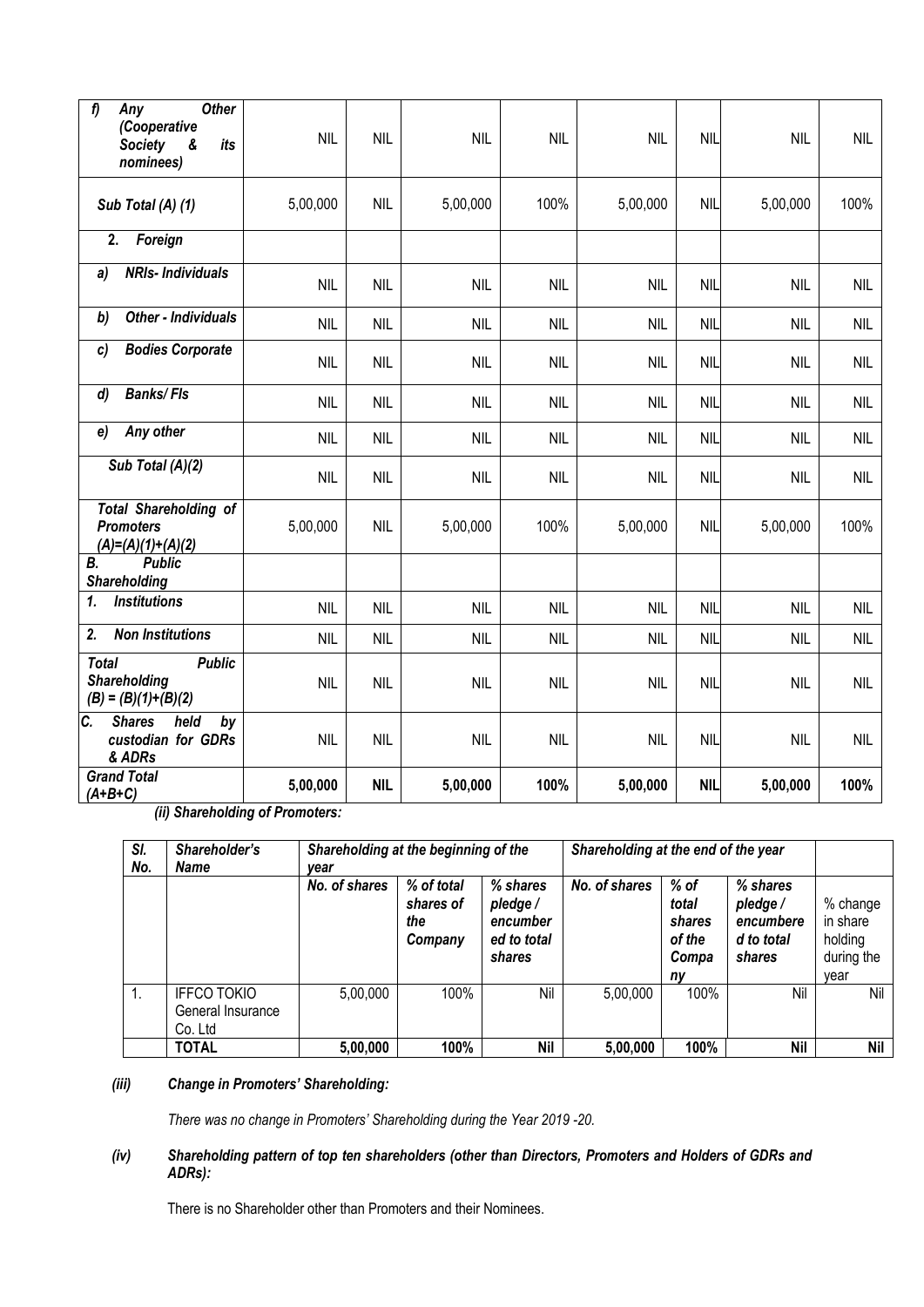# *(v) Shareholding of Directors and Key Managerial Personnel:*

*None of the Directors or Key Managerial Personnel holds shares of the Company.*

## *V. INDEBTEDNESS*

**Indebtedness of the Company including interest outstanding / accrued but not due for payment:**

|                                                        | <b>Secured Loans</b><br>excluding deposits | <b>Unsecured</b><br>Loans | <b>Deposits</b> | Total<br><b>Indebtedness</b> |
|--------------------------------------------------------|--------------------------------------------|---------------------------|-----------------|------------------------------|
| Indebtedness at the beginning of<br>the Financial Year | <b>NIL</b>                                 | NIL                       | <b>NIL</b>      | <b>NIL</b>                   |
| i)Principal Amount                                     |                                            |                           |                 |                              |
| ii) Interest due but not paid                          |                                            |                           |                 |                              |
| iii) Interest accrued but not due                      |                                            |                           |                 |                              |
| Total (i+ii+iii)                                       |                                            |                           |                 |                              |
|                                                        | NIL                                        | <b>NIL</b>                | NIL             | NIL                          |
| Change in Indebtedness during                          |                                            |                           |                 |                              |
| the financial year                                     | NIL                                        | NIL                       | NIL             | <b>NIL</b>                   |
| <b>Addition</b><br>$\bullet$                           |                                            |                           |                 |                              |
| <b>Reduction</b><br>٠                                  |                                            |                           |                 |                              |
| <b>Net Change</b>                                      |                                            |                           |                 |                              |
|                                                        | NIL                                        | NIL                       | NIL             | <b>NIL</b>                   |
| Indebtedness at the end of the                         |                                            |                           |                 |                              |
| financial year                                         | <b>NIL</b>                                 | <b>NIL</b>                | NIL             | <b>NIL</b>                   |
| i)Principal Amount                                     |                                            |                           |                 |                              |
| ii) Interest due but not paid                          |                                            |                           |                 |                              |
| iii) Interest accrued but not due                      |                                            |                           |                 |                              |
| Total $(i + ii + iii)$                                 |                                            |                           |                 |                              |
|                                                        | NIL                                        | <b>NIL</b>                | <b>NIL</b>      | NIL                          |

# **VI. REMUNERATION OF DIRECTORS AND KEY MANAGERIAL PERSONNEL**

#### *A. Remuneration to Managing Director, Whole – time Directors and / or Manager:*

| SI.<br>No.       | <b>Particulars of Remuneration</b>                                                    | Name of MD/ WTD/Manager | <b>Total Amount</b><br>(in Rs.) |                |      |
|------------------|---------------------------------------------------------------------------------------|-------------------------|---------------------------------|----------------|------|
|                  | <b>Gross Salary</b>                                                                   | MD                      | <b>WTD</b>                      | <b>Manager</b> |      |
| (a)              | Salary as per provisions contained<br>in section 17(1) of the Income Tax<br>Act, 1961 | 0.00                    | 0.00                            | 0.00           | 0.00 |
| (b)              | Value of perquisites u/s 17(2) of<br>Income Tax Act, 1961                             | 0.00                    | 0.00                            | 0.00           | 0.00 |
| (c)              | Profits in lieu of salary under<br>section 17(3) of Income Tax Act,<br>1961           | 0.00                    | 0.00                            | 0.00           | 0.00 |
|                  |                                                                                       |                         |                                 |                |      |
| 2.               | Stock Option                                                                          | 0.00                    | 0.00                            | 0.00           | 0.00 |
| $\overline{3}$ . | <b>Sweat Equity</b>                                                                   | 0.00                    | 0.00                            | 0.00           | 0.00 |
| 4.               | Commission<br>as % of profit<br>$\overline{\phantom{a}}$<br>others, specify           | 0.00                    | 0.00                            | 0.00           | 0.00 |
| 5.               | Others, please specify                                                                | 0.00                    | 0.00                            | 0.00           | 0.00 |
|                  | Total (A)                                                                             | 0.00                    | 0.00                            | 0.00           | 0.00 |
|                  | Ceiling as per the Act                                                                |                         |                                 |                |      |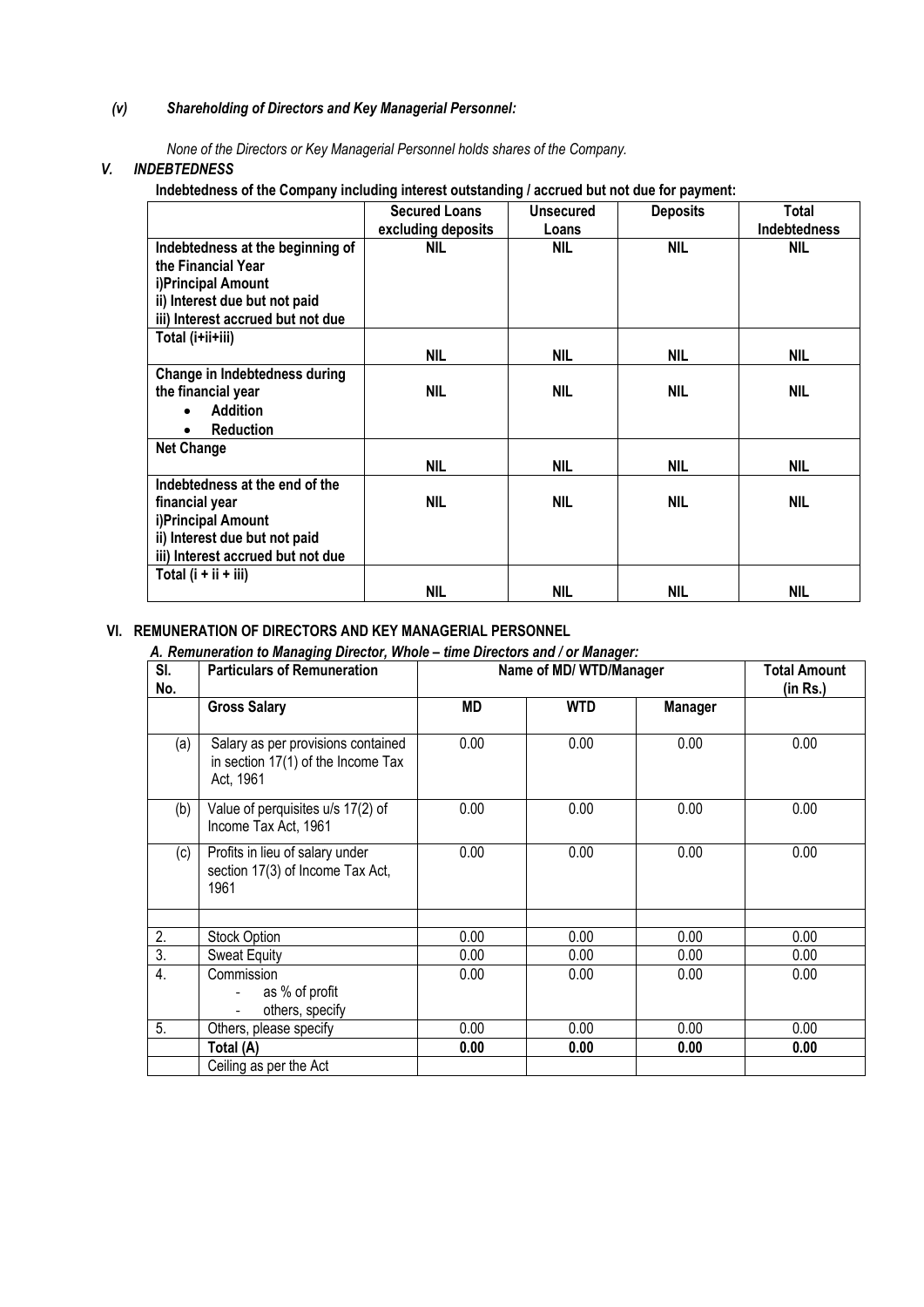## *B. Remuneration to other Directors:*

| SI.<br>No. | Particulars of<br>Remuneration                   |                 |                             |                                      | <b>Name of Directors</b> |                                 |                    | <b>Total Amt.</b><br>$($ In Rs. $)$ |
|------------|--------------------------------------------------|-----------------|-----------------------------|--------------------------------------|--------------------------|---------------------------------|--------------------|-------------------------------------|
| 1.         | Independent<br><b>Directors</b>                  | <b>NIL</b>      | <b>NIL</b>                  | <b>NIL</b>                           |                          |                                 |                    |                                     |
| (a)        | Fee for attending<br>board/committee<br>Meetings | 0.00            | 0.00                        | 0.00                                 |                          |                                 |                    | 0.00                                |
| (b)        | Commission                                       | 0.00            | 0.00                        | 0.00                                 |                          |                                 |                    | 0.00                                |
| (c)        | Others, please<br>specify                        | 0.00            | 0.00                        | 0.00                                 |                          |                                 |                    | 0.00                                |
|            | Total (1)                                        | 0.00            | 0.00                        | 0.00                                 |                          |                                 |                    | 0.00                                |
| 2.         | Other Non-<br>Executive<br><b>Directors</b>      | Mr. NK<br>Kedia | Mr. Veer<br>Pratap<br>Singh | Mr.<br><b>Santimoy</b><br><b>Dey</b> | Mr. Sunil<br>Kumar       | Mr.<br>Somashekhar<br>Rao Kotha | Mr. P<br>Periasamy | <b>Total</b>                        |
| (a)        | Fee for attending<br>board/committee<br>Meetings | 37000           | 37000                       | 37000                                | 37000                    | 28000                           | 37000              | 2,13,000                            |
| (b)        | Commission                                       | 0.00            | 0.00                        | 0.00                                 | 0.00                     | 0.00                            | 0.00               | 0.00                                |
| (c)        | Others, please<br>specify                        | 0.00            | 0.00                        | 0.00                                 | 0.00                     | 0.00                            | 0.00               | 0.00                                |
|            | Total (2)                                        | 37000           | 37000                       | 37000                                | 37000                    | 28000                           | 37000              | 2,13,000                            |
|            | Total (B) = $(1 + 2)$                            | 37000           | 37000                       | 37000                                | 37000                    | 28000                           | 37000              | 2,13,000                            |

*c. REMUNERATION TO KEY MANAGERIAL PERSONNEL OTHER THAN MD/MANAGER/WTD:*

| SI.<br>No.       | <b>Particulars of Remuneration</b>                                                 |                                                           |
|------------------|------------------------------------------------------------------------------------|-----------------------------------------------------------|
| 1.               | <b>Gross Salary</b>                                                                | <b>CEO</b>                                                |
|                  |                                                                                    | Mr. Ramesh Kumar<br>(1st April, 2019 to 31st March, 2020) |
| (a)              | Salary as per provisions contained in section 17(1) of<br>the Income Tax Act, 1961 | ΝA                                                        |
| (b)              | Value of perquisites u/s 17(2) of Income Tax Act, 1961                             | ΝA                                                        |
| (c)              | Profits in lieu of salary under section 17(3) of Income<br>Tax Act, 1961           | ΝA                                                        |
| 2.               | Stock Option                                                                       | ΝA                                                        |
| $\overline{3}$ . | <b>Sweat Equity</b>                                                                | ΝA                                                        |
| $\overline{4}$ . | Commission                                                                         | ΝA                                                        |
|                  | As % of profit                                                                     |                                                           |
|                  | Others specify                                                                     |                                                           |
| 5.               | Others, please specify                                                             | ΝA                                                        |
|                  | Total                                                                              | <b>NA</b>                                                 |